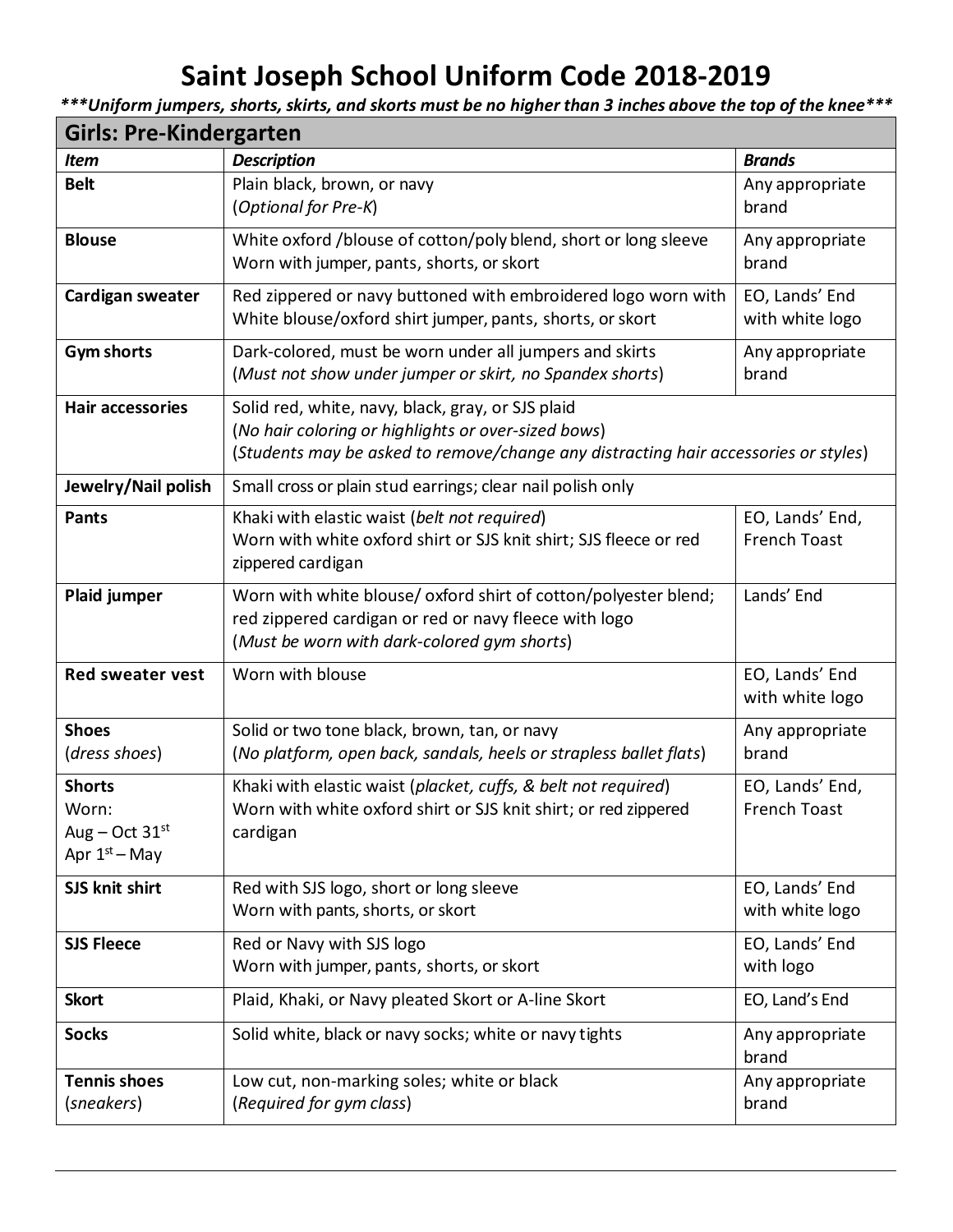| <b>Boys: Pre-Kindergarten</b>                                 |                                                                                      |                                        |
|---------------------------------------------------------------|--------------------------------------------------------------------------------------|----------------------------------------|
| <b>Item</b>                                                   | <b>Description</b>                                                                   | <b>Brands</b>                          |
| <b>Belt</b>                                                   | Plain black, brown, or navy<br>(Optional for Pre-K)                                  | Any appropriate<br>brand               |
| <b>Pants</b>                                                  | Khaki with elastic waist (belt not required)<br>Worn with SJS knit shirt; SJS fleece | EO, Lands' End,<br><b>French Toast</b> |
| <b>Shoes</b><br>(dress shoes)                                 | Solid or two tone black, brown, tan, or navy                                         | Any appropriate<br>brand               |
| <b>Shorts</b><br>Worn:<br>Aug – Oct $31st$<br>Apr $1st$ – May | Khaki with elastic waist (belt not required)<br>Worn with SJS knit shirt; SJS fleece | EO, Lands' End,<br><b>French Toast</b> |
| SJS knit shirt                                                | Red with SJS logo, short or long sleeve<br>Worn with shorts or pants                 | EO, Lands' End<br>with white logo      |
| <b>SJS Fleece</b>                                             | Red or Navy with SJS logo<br>Worn with shorts or pants                               | EO, Lands' End<br>with white logo      |
| <b>Socks</b>                                                  | Solid white, black or navy socks                                                     | Any appropriate<br>brand               |
| <b>Tennis shoes</b><br>(sneakers)                             | Low cut, non-marking soles; white or black<br>(Required for gym class)               | Any appropriate<br>brand               |

| Girls: Kindergarten - $5th$ Grade               |                                                                                                                                                                                                                                                          |                                   |
|-------------------------------------------------|----------------------------------------------------------------------------------------------------------------------------------------------------------------------------------------------------------------------------------------------------------|-----------------------------------|
| <b>Item</b>                                     | <b>Description</b>                                                                                                                                                                                                                                       | <b>Brands</b>                     |
| <b>Belt</b>                                     | Plain black, brown, or navy<br>(Optional for Kindergarten-2 <sup>nd</sup> ; required with shorts and pants for<br>girls in grades $3^{rd}$ -5 <sup>th</sup> )                                                                                            | Any appropriate<br>brand          |
| <b>Blouse</b>                                   | White oxford shirt of cotton/poly blend, short or long sleeve<br>Worn with skirt, shorts, or pants<br>(Must be worn with red sweater vest for girls in grades $3^{rd}$ -5 <sup>th</sup> ,<br>vest is optional for girls in grades $K$ -2 <sup>nd</sup> ) | Any appropriate<br>brand          |
| Cardigan sweater                                | Red zippered or navy buttoned with embroidered logo<br>Worn with jumper, pants shorts, or skort                                                                                                                                                          | EO, Lands' End<br>with white logo |
| <b>Gym shorts</b>                               | Dark-colored, must be worn under all jumpers and skirts<br>(Must not show under jumper or skirt, no Spandex shorts)                                                                                                                                      | Any appropriate<br>brand          |
| <b>Hair accessories</b>                         | Solid red, white, navy, black, gray, or SJS plaid<br>(No hair coloring or highlights or over-sized bows)<br>(Students may be asked to remove/change any distracting hair accessories or styles)                                                          |                                   |
| <b>Jewelry</b><br><b>Nail polish</b><br>Make-up | Small religious medal or cross necklace; small cross or plain stud earrings<br>Clear nail polish<br>Clear lip gloss ( $4^{th}$ and $5^{th}$ Grade only)                                                                                                  |                                   |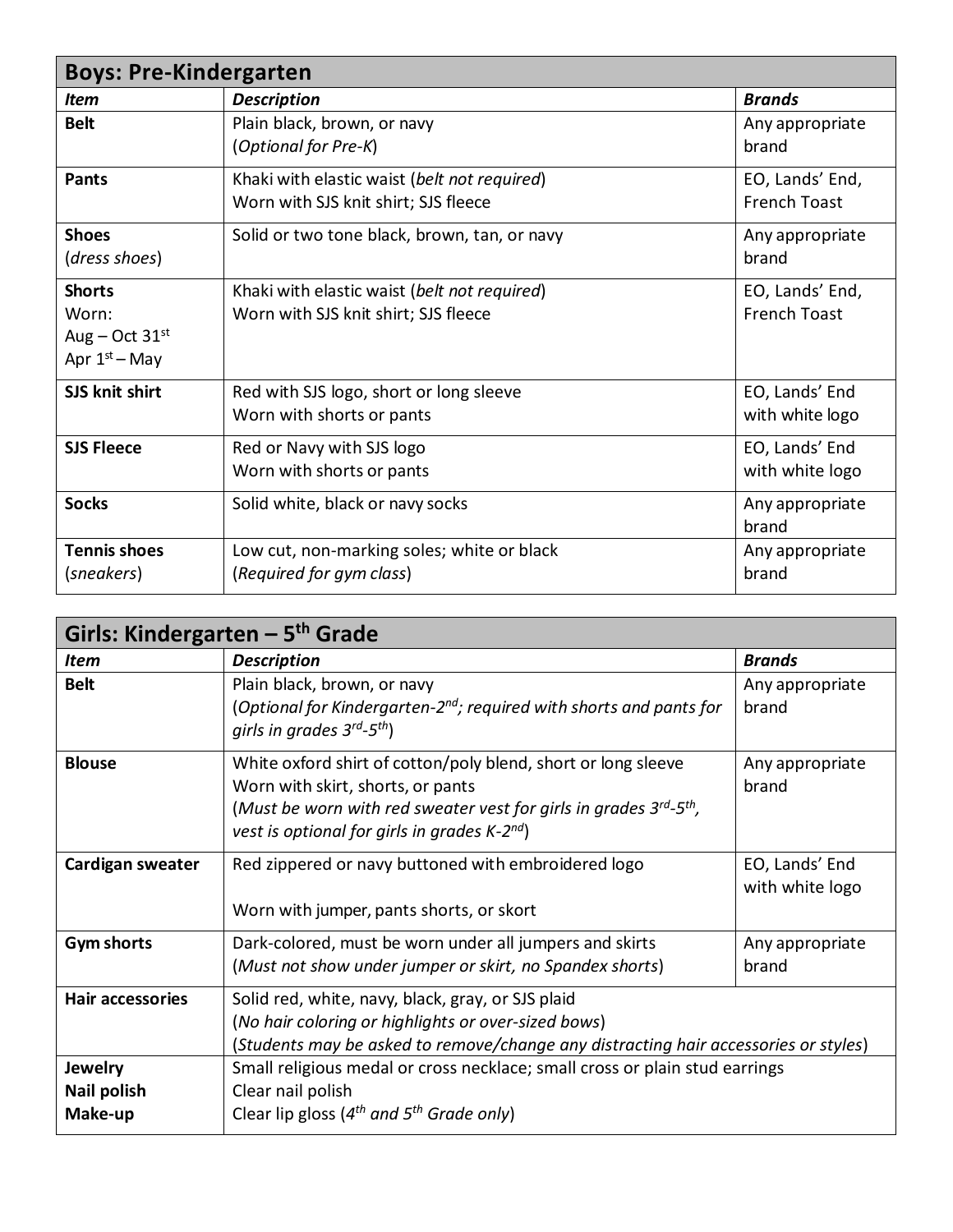| <b>Pants</b>                                                  | Khaki with side pockets or mid-rise; Navy or khaki for 3 <sup>rd</sup> -5 <sup>th</sup><br>Worn with white oxford or SJS knit shirt; SJS fleece or red<br>cardigan    | EO, Lands' End,<br><b>French Toast</b> |
|---------------------------------------------------------------|-----------------------------------------------------------------------------------------------------------------------------------------------------------------------|----------------------------------------|
| Plaid jumper (K-2 <sup>nd</sup> )                             | Worn with white blouse or white oxford shirt of cotton/poly<br>blend<br>(Must be worn with dark-colored gym shorts)                                                   | Lands' End                             |
| <b>Red sweater vest</b>                                       | Worn with blouse/oxford shirt                                                                                                                                         | EO, Lands' End<br>with white logo      |
| <b>Shoes</b><br>(dress shoes)                                 | Solid or two tone black, brown, tan, or navy<br>(No platform, open back, sandals, heels or strapless ballet flats)                                                    | Any appropriate<br>brand               |
| <b>Shorts</b><br>Worn:<br>Aug – Oct $31st$<br>Apr $1st$ – May | Khaki with placket and cuffs; regular or mid-rise<br>Navy or khaki for 3rd-5th<br>Worn with white oxford shirt, SJS knit shirt, SJS Fleece, red<br>zippered cardigan  | EO, Lands' End,<br><b>French Toast</b> |
| SJS knit shirt                                                | Red with SJS logo, short or long sleeve<br>Worn with pants, shorts, or skort                                                                                          | EO, Lands' End<br>with white logo      |
| <b>SJS Fleece</b>                                             | Red or Navy with SJS logo                                                                                                                                             | EO, Lands' End<br>with white logo      |
| Skirt (3rd-5 <sup>th</sup> )                                  | Plaid<br>(must be no higher than 3 inches above the top of the knee)<br>Worn with white oxford shirt or SJS knit shirt<br>(must be worn with dark-colored gym shorts) | EO, Lands' End                         |
| Skort (K-5 <sup>th</sup> )                                    | Plaid, Khaki, or Navy pleated Skort or A-line Skort<br>(must be no higher than 3 inches above the top of the knee)                                                    | EO, Lands' End                         |
| <b>Socks</b>                                                  | Solid white, black or navy socks; white or navy tights                                                                                                                | Any appropriate<br>brand               |
| <b>Tennis shoes</b><br>(sneakers)                             | Low cut, non-marking soles; white or black<br>(Required for gym class)                                                                                                | Any appropriate<br>brand               |

| Boys: Kindergarten $-5$ <sup>th</sup> Grade |                                                                                                                                                              |                                        |
|---------------------------------------------|--------------------------------------------------------------------------------------------------------------------------------------------------------------|----------------------------------------|
| <b>Item</b>                                 | <b>Description</b>                                                                                                                                           | <b>Brands</b>                          |
| <b>Belt</b>                                 | Plain black, brown, or navy<br>(Optional for Kindergarten-2 <sup>nd</sup> ; required with shorts and pants for<br>boys in grades $3^{rd}$ -5 <sup>th</sup> ) | Any appropriate<br>brand               |
| Jewelry                                     | Small religious medal or cross necklace                                                                                                                      |                                        |
| <b>Pants</b>                                | Khaki<br>Worn with SJS knit shirt; SJS fleece jacket                                                                                                         | EO, Lands' End,<br><b>French Toast</b> |
| <b>Shoes</b><br>(dress shoes)               | Solid or two tone black, brown, tan, or navy                                                                                                                 | Any appropriate<br>brand               |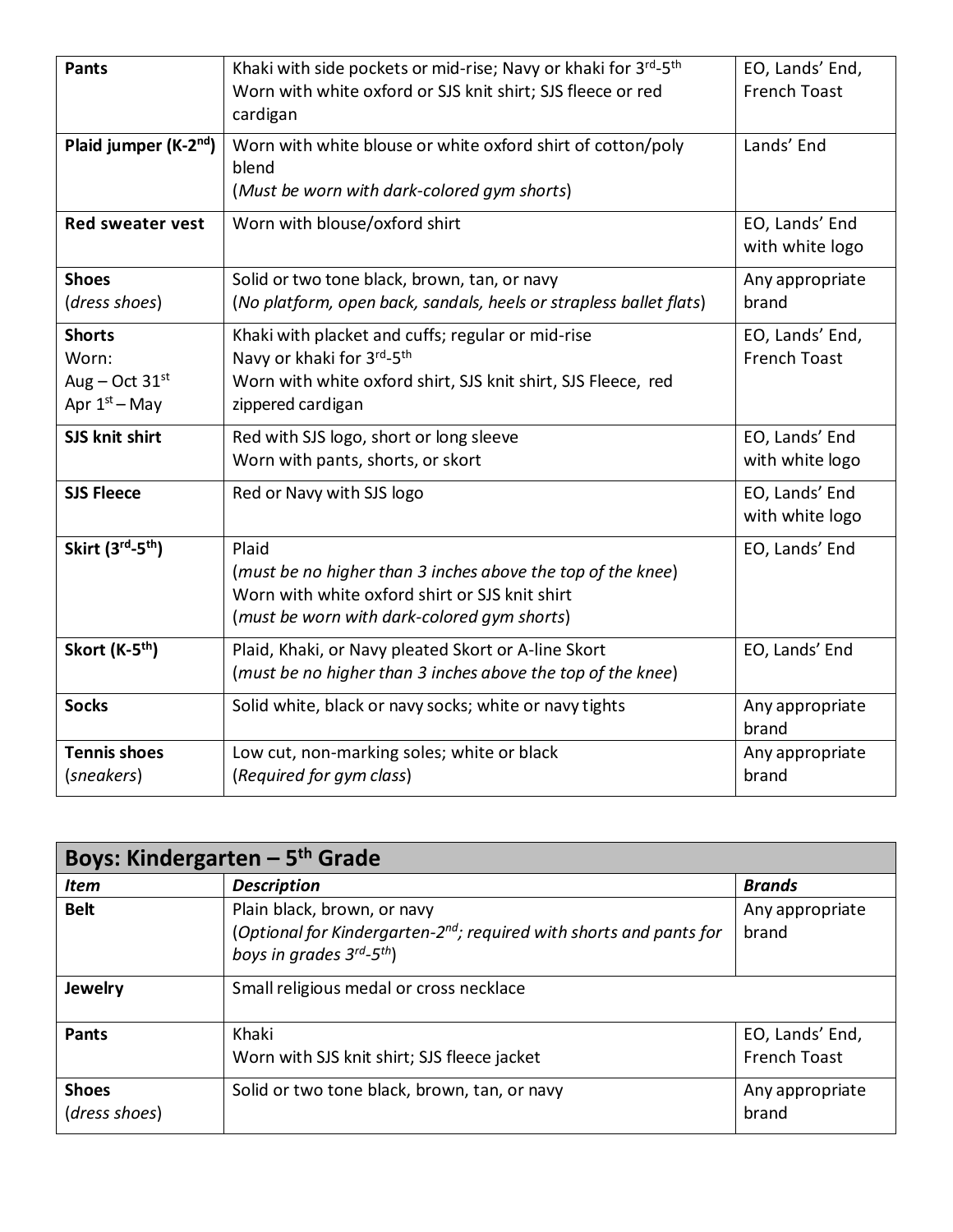| <b>Shorts</b><br>Worn:<br>Aug – Oct $31st$<br>Apr $1st$ – May | Khaki<br>Worn with SJS knit shirt; SJS fleece                          | EO, Lands' End,<br><b>French Toast</b> |
|---------------------------------------------------------------|------------------------------------------------------------------------|----------------------------------------|
| SJS knit shirt                                                | Red with SJS logo, short or long sleeve<br>Worn with pants or shorts   | EO, Lands' End<br>with white logo      |
| <b>SJS Fleece</b>                                             | Red or Navy with SJS logo<br>Worn with shorts or pants                 | EO, Lands' End<br>with white logo      |
| <b>Socks</b>                                                  | Solid white, black or navy socks                                       | Any appropriate<br>brand               |
| <b>Tennis shoes</b><br>(sneakers)                             | Low cut, non-marking soles; white or black<br>(Required for gym class) | Any appropriate<br>brand               |

| Girls: Middle School (6 <sup>th</sup> Grade – 8 <sup>th</sup> Grade) |                                                                                                                                                                                                                                                                              |                                        |
|----------------------------------------------------------------------|------------------------------------------------------------------------------------------------------------------------------------------------------------------------------------------------------------------------------------------------------------------------------|----------------------------------------|
| <b>Item</b>                                                          | <b>Description</b>                                                                                                                                                                                                                                                           | <b>Brands</b>                          |
| <b>Belt</b>                                                          | Plain black, brown, or navy<br>(Required with shorts and pants)                                                                                                                                                                                                              | Any appropriate<br>brand               |
| <b>Blouse</b>                                                        | White oxford shirt of cotton/poly blend, short or long sleeve<br>Worn with shorts, skirt or pants<br>(Must be worn with red sweater vest with SJS logo)                                                                                                                      | Any appropriate<br>brand               |
| Cardigan sweater                                                     | Red zippered or navy buttoned with embroidered logo<br>Worn with pants, shorts, or skort                                                                                                                                                                                     | EO, Lands' End<br>with white logo      |
| <b>Gym shorts</b>                                                    | Dark-colored, must be worn under all skirts<br>(Must not show under skirt, no Spandex shorts)                                                                                                                                                                                | Any appropriate<br>brand               |
| <b>Hair accessories</b>                                              | Solid red, white, navy, black, gray, or SJS plaid<br>(No hair coloring or highlights or over-sized bows)<br>(Students may be asked to remove/change any distracting hair accessories or styles)                                                                              |                                        |
| <b>Jewelry</b><br><b>Nail polish</b><br>Make-up                      | Small religious medal or cross necklace; small cross or plain stud earrings; one<br>approved religious bracelet.<br>Clear or light pink nail polish; Light make-up<br>(Please be advised - the uniform committee reserves the right to define the term<br>"light" as needed) |                                        |
| <b>Pants</b>                                                         | Navy or khaki<br>Worn with white oxford or SJS knit shirt; SJS fleece jacket, SJS<br>Pullover, SJS Zippered Cardigan                                                                                                                                                         | EO, Lands' End,<br><b>French Toast</b> |
| <b>Red sweater vest</b>                                              | Worn with blouse                                                                                                                                                                                                                                                             | EO, Lands' End<br>with white logo      |
| <b>Red Pullover</b>                                                  | Red Jacquard pullover, Red Half-zip dri-fit pullover with SJS logo<br>Worn with pants or skirt and oxford shirt/SJS knit shirt<br>(Must be properly sized)                                                                                                                   | Lands' End                             |
| <b>Shoes</b><br>(dress shoes)                                        | Solid or two tone black, brown, tan, or navy<br>(No platform, open back, sandals, heels or strapless ballet flats)                                                                                                                                                           | Any appropriate<br>brand               |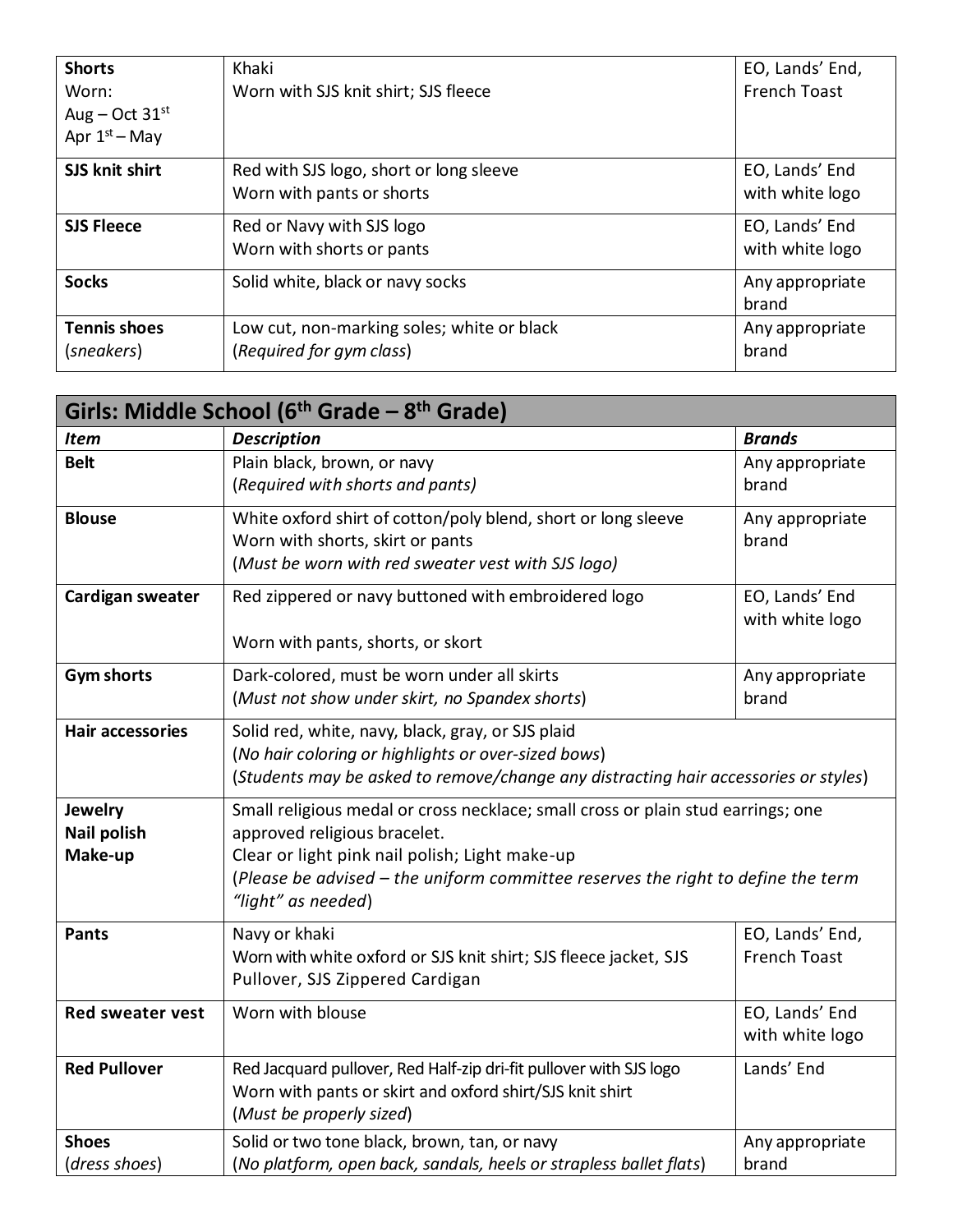| <b>Shorts</b><br>Worn:<br>Aug – Oct $31st$<br>Apr $1st$ – May | Navy or khaki, pleats or flat front with side pockets<br>Worn with white oxford shirt or SJS knit shirt;                                                                       | EO, Lands' End,<br><b>French Toast</b> |
|---------------------------------------------------------------|--------------------------------------------------------------------------------------------------------------------------------------------------------------------------------|----------------------------------------|
| SJS knit shirt                                                | Red with SJS logo, short or long sleeve<br>Worn with shorts, skirt or pants                                                                                                    | EO, Lands' End<br>with white logo      |
| <b>Skirt</b>                                                  | Plaid or Khaki<br>(must be no higher than 3 inches above the top of the knee)<br>Worn with white oxford shirt or SJS knit shirt<br>(Must be worn with dark-colored gym shorts) | EO, Lands' End                         |
| <b>Skort</b>                                                  | Plaid, Khaki, or Navy pleated Skort or A-line Skort<br>(must be no higher than 3 inches above the top of the knee)                                                             | EO, Lands' End                         |
| <b>SJS Fleece</b>                                             | Red or Navy with SJS logo<br>Worn with shorts or pants                                                                                                                         | EO, Lands' End<br>with white logo      |
| <b>Socks</b>                                                  | Solid white, black or navy socks; white or navy tights                                                                                                                         | Any appropriate<br>brand               |
| <b>Tennis shoes</b><br>(sneakers)                             | Low cut, non-marking soles; white or black<br>(Required for gym class)                                                                                                         | Any appropriate<br>brand               |

| Boys: Middle School (6 <sup>th</sup> Grade – 8 <sup>th</sup> Grade) |                                                                                                                                                   |                                              |
|---------------------------------------------------------------------|---------------------------------------------------------------------------------------------------------------------------------------------------|----------------------------------------------|
| <b>Belt</b>                                                         | Plain black, brown, or navy<br>(Required with pants and shorts)                                                                                   | Any appropriate<br>brand                     |
| <b>Jewelry</b>                                                      | Small religious medal or cross necklace; one approved religious bracelet.                                                                         |                                              |
| <b>Pants</b>                                                        | Khaki<br>Worn with SJS knit shirt; SJS fleece jacket, SJS Pullover                                                                                | EO, Lands' End,<br><b>French Toast</b>       |
| <b>Red Pullover</b>                                                 | Red Jacquard pullover, Red Half-zip dri-fit pullover with SJS logo<br>Worn with pants and oxford shirt/SJS knit shirt<br>(Must be properly sized) | EO, Lands' End                               |
| <b>Shoes</b><br>(dress shoes)                                       | Solid or two tone black, brown, tan, or navy                                                                                                      | Any appropriate<br>brand                     |
| <b>Shorts</b><br>Worn:<br>Aug – Oct $31st$<br>Apr $1st$ – May       | Khaki<br>Worn with SJS knit shirt; SJS fleece jacket, SJS Pullover                                                                                | EO, Lands' End,<br><b>French Toast</b>       |
| SJS knit shirt                                                      | Red with SJS logo, short or long sleeve<br>Worn with pants or shorts                                                                              | EO, Larose, Lands'<br>End with white<br>logo |
| <b>Shirt</b>                                                        | White Oxford long or short sleeve<br>Worn with pants or shorts                                                                                    | EO, Lands' End                               |
| <b>SJS Fleece</b>                                                   | Red or Navy with SJS logo<br>Worn with shorts or pants                                                                                            | EO, Lands' End<br>with white logo            |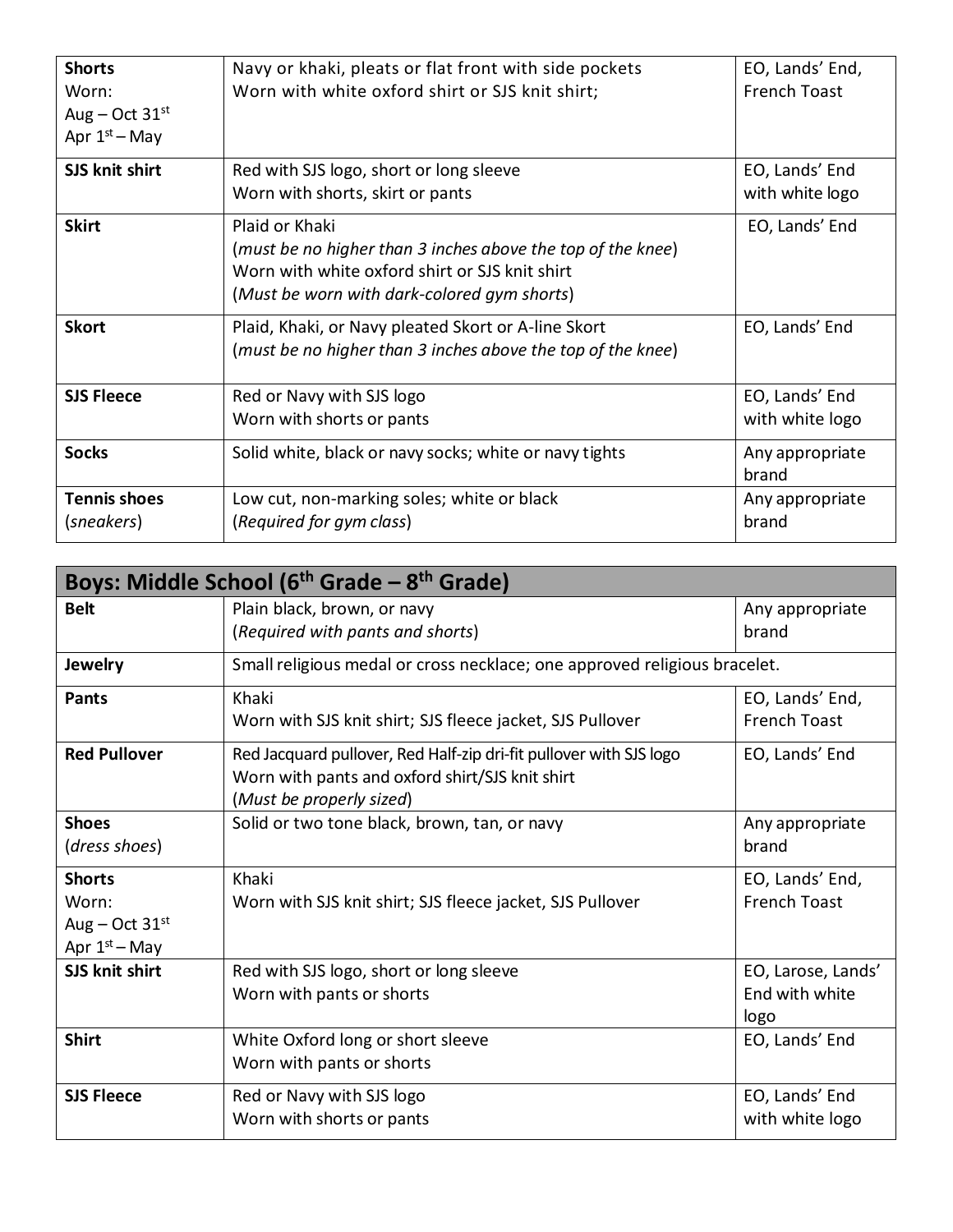| <b>Socks</b>        | Solid white, black or navy socks           | Any appropriate<br>brand |
|---------------------|--------------------------------------------|--------------------------|
| <b>Tennis shoes</b> | Low cut, non-marking soles; white or black | Any appropriate          |
| (sneakers)          | (Required for gym class)                   | brand                    |

**Discontinued Items:** The following uniform items are discontinued for sale, but will remain as part of the uniform code through the end of the 2018-2019 school year:

- SJS Knit Shirt Polos with blue logo
- Sweatshirt Red with SJS logo

- SJS "Hoody" Sweatshirt – Red with "Saint Joseph" front; Worn in classrooms only from Nov 1<sup>st</sup> – March 31<sup>st</sup>

## **All Students**

- \* Hemlines for shorts, skorts, and jumpers should be no more than three inches above the top of the knee; no oversized or "baggy" shorts. Skirts should be no shorter than three inches above the top of the knee (front and back).
- \* Pants should not be oversized or "baggy"; may not lie on or over shoes, or touch floor.
- \* Leggings may be worn under skirts (like tights) that meet the skirt length expectations. Leggings must be worn with socks that meet uniform expectations.
- \* Pants should not be too short; they must cover ankles and touch top of shoes.
- \* Girls' bras should never be visible (including dark colored bras under light colored shirts)
- \* A school shirt must be worn under school sweatshirts, cardigans, pullovers, or fleece.
- \* School Fleece and Pullovers must be properly sized, not oversized or "baggy" and washed regularly
- \* Undershirts should be white or gray and free of any writing or pictures that would show through the uniform shirt.
- \* Long sleeve shirts may not be worn beneath short sleeve uniform shirts.
- \* Uniform shirts must fit properly; must not be oversized and must be long enough to stay tucked in.
- \* Girls' and boys' hair should be neat with bangs above the eyebrows. Boys' hair should be above the shirt collar, no more than half way over the ears, neatly trimmed, and may not include any designs cut into the normal hair pattern. Hair coloring, bleaching, and highlighting are not permitted. Students with colored or highlighted hair will be sent home until hair is returned to natural color**.** No mohawks or faux hawks.
- \* No tattoos of any kind.
- \* No artificial fingernails.
- \* No body piercing. Girls may wear one pair of earrings not larger than a dime.
- \* No hologram contact lenses.
- \* Uniforms should be clean and pressed with all buttons and hems intact. Shirttails should remain tucked in while students are on campus.
- \* Watches with a beeping device should be disconnected during the day. Smart watches may not be enabled for wifi or cellular access.
- \* The accepted Saint Joseph School logo for SJS knit shirts, Fleece, Cardigan and Pullover is the white SJS Shield.

## **Scout Uniforms**

- Scout uniforms may be worn to school on meeting days.
- If only a scout uniform shirt is worn, it must be worn with school shorts or pants (no plaid skorts or skirts).
- If a shirt is needed under a scout shirt, it must be uniform or a plain white turtleneck.